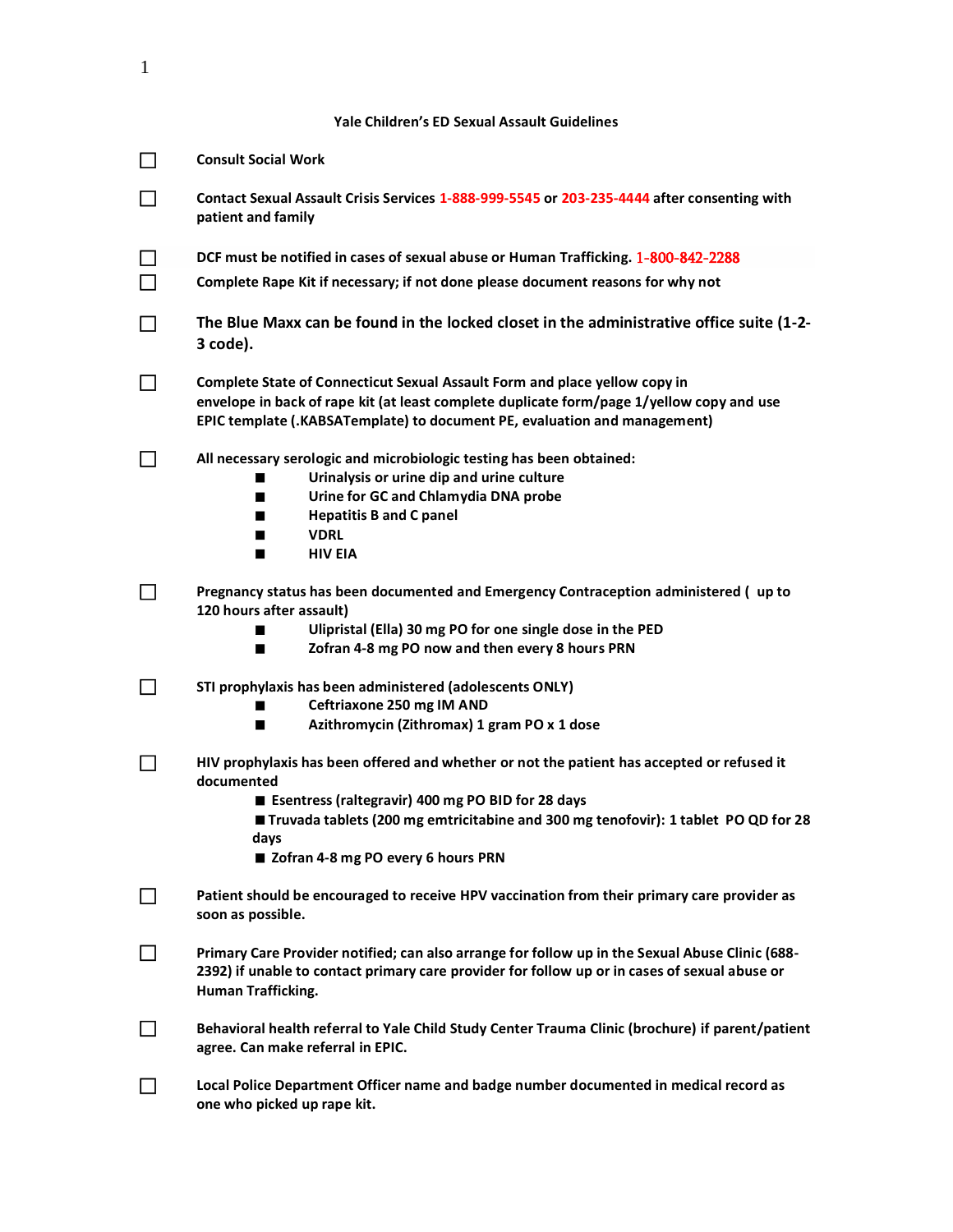# **Pediatric Emergency Department Yale New Haven Children's Hospital Guidelines for forensic evidence collection in children and adolescents Guidelines for STI evaluation and treatment**

#### **Before you start:**

**1-If possible, first contact the social worker on duty.** Ideally the social workers should be notified at triage when the chief complaint is suspected child sexual abuse or acute sexual assault. He/she may already have information about the child from DCF or the police. You can initially discuss with him/her about who will talk to the child/adolescent and obtain a history of the alleged sexual contact. It may be helpful for both the resident and social worker to jointly obtain this history in an effort to save time.

**In addition, contact the Sexual Assault Crisis Service Hotline (1-888-999-5545).** A volunteer can come to the Pediatric Emergency to support the patient and family during the evaluation and provide post-evaluation support during the transition to outpatient mental health services, as well as being an advocate during any future legal proceedings. Please ask the patient and family if they would like a volunteer for support both in the ED and after discharge.

The police from the town in which the assault occurred should be notified when the Rape Kit is completed and the patient can be safely discharged from the PED. The police should allow for the medical and psychosocial evaluation to be completed before taking statements from the patient and family. **If there is a concern about the manner in which the police are interacting with the patient, family or PED staff, please notify the YNHH Security supervisor at 688-2500**.

2-**Who should or should not have an evaluation in the PED?**

If the last alleged sexual contact was greater than 110 hours ago, the patient is not having symptoms of genital pain, bruising or discharge, the alleged perpetrator does not live in the home and currently have ongoing access to the patient, and the parent or guardian is amenable and able to comply, then the evaluation can be deferred in the PED and the patient referred to the Child Sexual Abuse Clinic for colposcopic examination at 688-2392. This needs to be clearly documented in the PED medical record, and done after consultation with social work.

*One should recognize that evidence might be present beyond 72 hours after the assault and up to 110 hours after the assault in post-pubertal patients.* If the last alleged sexual contact was within 110 hours of presentation and the patient is an adolescent, then a complete history, physical examination and rape kit should be done in the PED. In recent history, 72 hours after the sexual assault has been considered a guideline to use as an outside limit for obtaining evidence for the sexual assault evidence collection kit, but recent research and evidence analysis indicate that some evidence may be available beyond this time period in adult patients. **In any case, regardless of the time frame of when**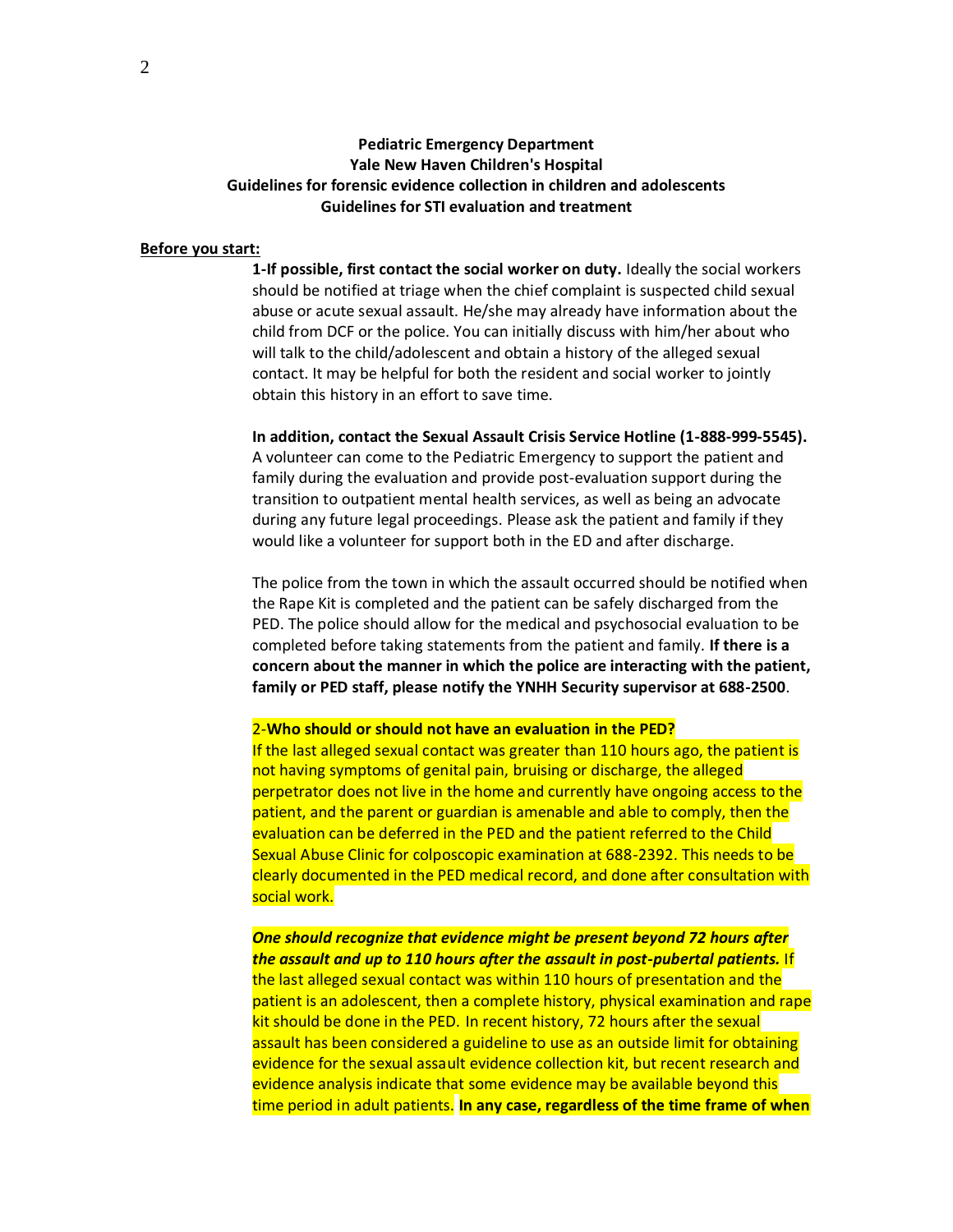**the assault occurred, one should collect the clothing worn at the time of the assault, especially if it has not been washed, as the timeframe for degradation of evidence can be considerably longer than 110 hours for fabrics.**

If the last alleged sexual contact was within 24 hours of presentation and the patient is prepubertal, then a complete history, physical examination should be done in the PED. A rape kit may need to be performed depending on the history, physical examination, including an examination of the body using the Blue Maxx light. This light is carried by the Sexual Assault Nurse Examiner's (SANE's) who may be on duty at the time of patient presentation and is also stored in Kirsten Bechtel's locker (#24). There is also a Blue Maxx in the safe in the ED break room (code #0543). Any clothing worn at the time of last sexual contact should be collected regardless of whether a rape kit is done.

#### **Indications for doing a rape kit in a prepubertal child:**

1-There is physical examination evidence of genital trauma or a sexually transmitted infection (STI).

2-With examination of the skin with the Blue Maxx, there is material that fluoresces that is suggestive of biological fluids that could identify a perpetrator.

3-Child is unable to give a history of the sexual assault to any professional (Social work, police DCF) and there is evidence of either condition 1 or 2 above.

In children and adolescents who will require a forensic interview in the Child Sexual Abuse clinic, please try to obtain minimal facts as to the nature of the abuse/assault

> Who did it? Where on the body did it happen**?**  When did it happen?

Parents/guardians/caregivers can be asked:

Is there/was there genital bleeding?

Is the child in pain/was in pain?

When did it occur?

When was the last time the child was around the person you think did it or could have done it?

In many instances of **child** sexual abuse the history from the non-offending caregiver will provide enough information about the nature of the abuse/assault for you to do an adequate medical evaluation. **In addition, only one provider should obtain the history to avoid multiple questioners asking the history. If this is the case please call the on-call DART attending to discuss what questions can be asked (688-2468).**

Collecting forensic evidence in a prepubertal child can be very traumatic. If it is likely that collecting the evidence from the genital orifices would cause pain and distress in the child, one can consider just doing the Blue Light examination and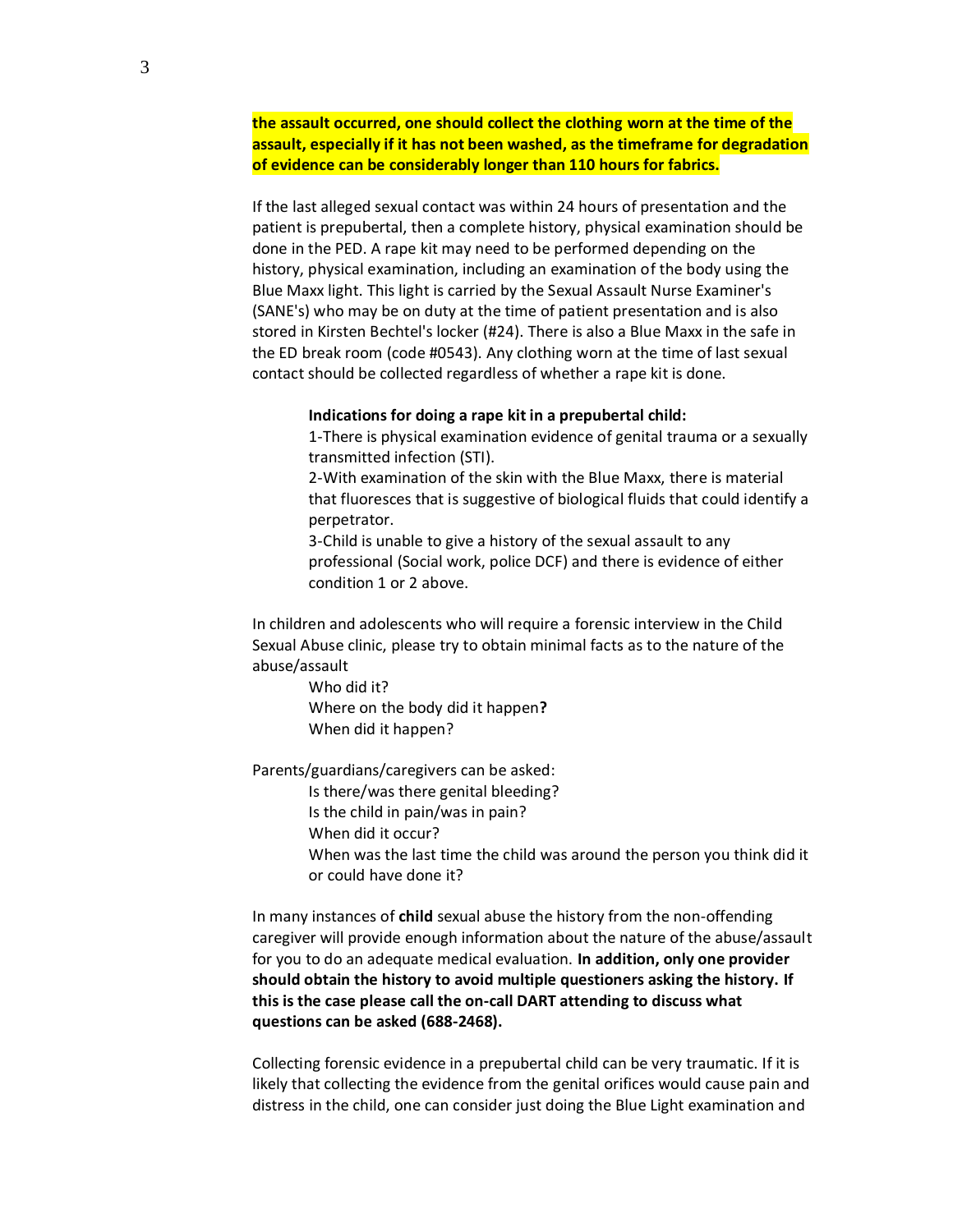collecting the child's clothing. This thought process must be documented in the medical record.

3-**Who should do the examination?** If the patient is prepubertal and requires a rape kit, please consult one of the SANE's who may be working in the PED. If a SANE is not available, please contact Kirsten Bechtel MD (203-654-0105) as to the extent of the examination when possible. Prepubertal children who are anxious or uncooperative with the examination can be referred to the Child Sexual Abuse Clinic after consultation with the DART service (688-2468).

**If the patient is an adolescent and requires a rape kit, then one of the SANE's can be consulted to perform the examination with a resident, fellow or attending**. If it is a prepubertal child with genital injuries that are bleeding, painful or may require examination under anesthesia, then please consult the Pediatric Surgery Service and the DART service (203-688-2468) as to the best method of safely examining the child and collecting forensic evidence. If it is a female adolescent patient with genital injuries that result in bleeding and may require surgical repair, please consult the Gynecology resident to perform the examination and collect forensic evidence for the rape kit.

**If there are any questions at all regarding the physical examination and collecting forensic evidence, please contact Kirsten Bechtel (203-654-0105).**

**Please discuss case with all treating ED team members (clinician, nurse, SANE, social worker) before proceeding with the patient's evaluation so delineation of medical duties can be determined before evaluation.**

#### **Documentation**

## **History**

1-If the history and physical examination and the rape kit is done in the PED, then one uses the "State of Connecticut Sexual Assault Form", which is found in the rape kit, for PED documentation. At present, this form CANNOT be scanned in to the EPIC PED medical record. One can use the SA templates (.KAB SA Template) to document the entire history, physical examination, evaluation and treatment in the EPIC medical record. The first page (duplicate with yellow copy) of the "State of Connecticut Sexual Assault Form" should be completed legibly and the yellow copy placed in a sealed envelope on the back of the rape kit.

2-If the physician obtains the history about the alleged sexual abuse or sexual assault, direct quotes from the patient and parent/guardian should be used for documentation. One should also use open-ended questions such as "Why did you come to the Emergency Department?" and "Can you tell me what happened?" when obtaining the history.

A history of prostitution or Human Trafficking should be obtained especially if there is a large age or developmental discrepancy between the patient and perpetrator; if there were multiple perpetrators; if the patient is homeless or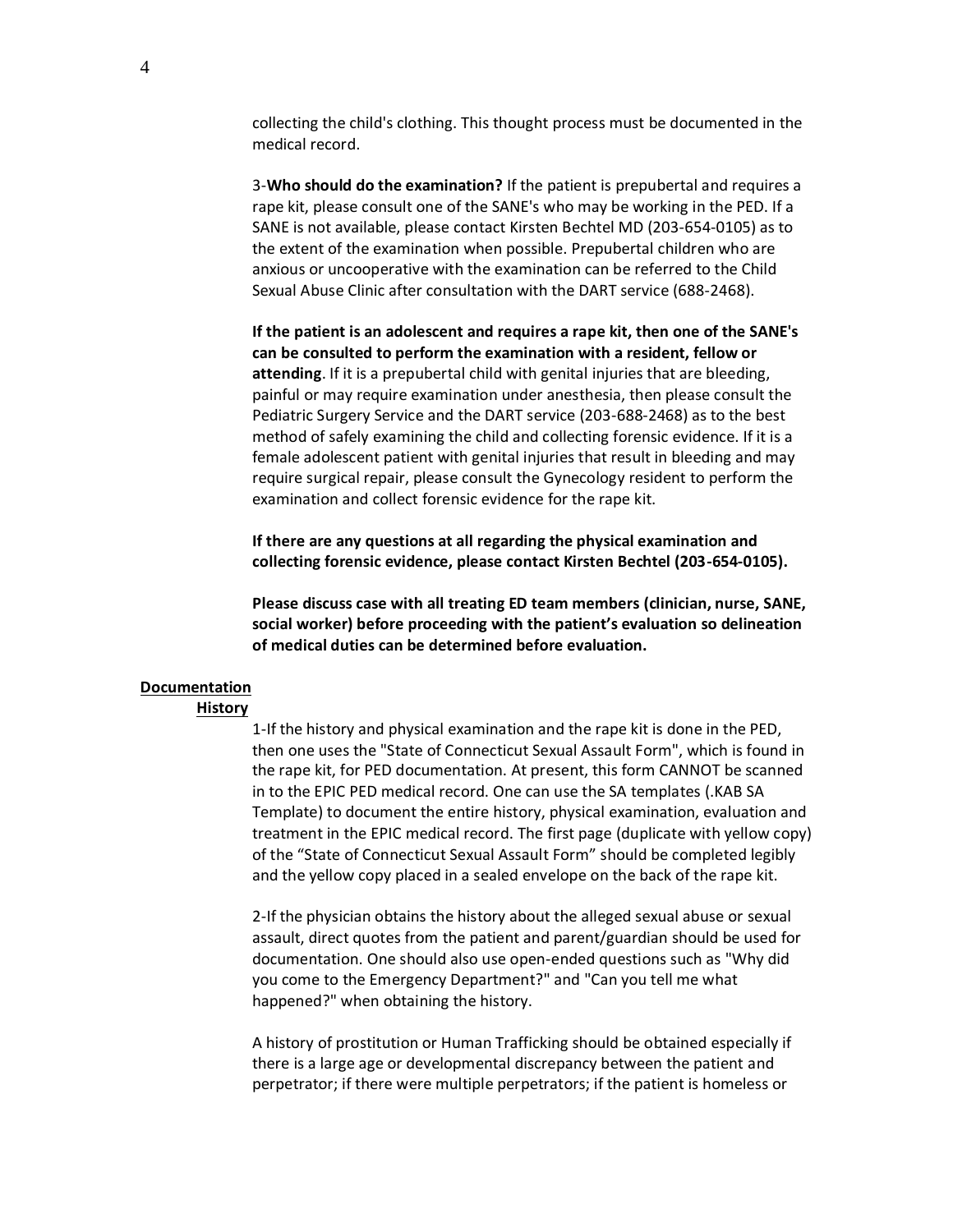ran away from home. In cases of suspected Human Trafficking/Prostitution DCF should be notified.

3-Especially in cases of Human Trafficking ask about substance use, either voluntary or forced; ask about methods of use (snorting, injection) and any withdrawal symptoms (diarrhea, diaphoresis, tremors, etc.).

#### **Physical and Laboratory Evaluation**

1-If unable to do a physical examination due to fear or lack of cooperation on the patient's part, then defer the examination in the ED and refer the patient to the Sexual Abuse Clinic for an examination. **Do not force the examination**. Please contact the DART attending on call (688-2468) in such cases.

2-In situations where a physical examination is paramount, such as a history of severe genital pain or bleeding, inability to urinate or defecate, then utilize the services of the child life therapists. Sedation may be required in rare cases. The type of sedation and time of administration should be clearly documented in the medical record. Any sedation should be done after a history has been obtained from the child.

3-For adolescent female patients:

a. Not all adolescent females may have had either prior consensual sexual activity or a prior pelvic examination with a speculum. These questions should be asked before doing a GU examination.

b. If a patient is not able to tolerate a speculum or bimanual examination, **do not force them to do so.**

c. An external examination of the genitalia and blind vaginal swabs can be obtained for the rape kit.

d. Adolescent patients for whom a speculum examination should be considered are those with vaginal bleeding without external genital

trauma, or those who are unable to urinate or defecate. One may consider the use of sedation or an examination under anesthesia for these patients in conjunction with the Pediatric Surgical Service (prepubertal) and Gynecology service (pubertal).

4-When documenting the physical examination, refrain from using the term "intact" to describe the anatomy of the hymen. Instead use terms such as "no interruptions in the edge of the hymen" or "v-shaped interruption of the hymen at 6:00."

5-For male patients:

a. Only swabs from the anus for GC culture and for the forensic kits need to be obtained if there was such contact.

b. Do not obtain urethral swabs-urine can be obtained for GC and Chlamydia if the patient is symptomatic (i.e. dysuria, genital discharge) or if there was a history of genital contact with the perpetrator's mouth or genitalia.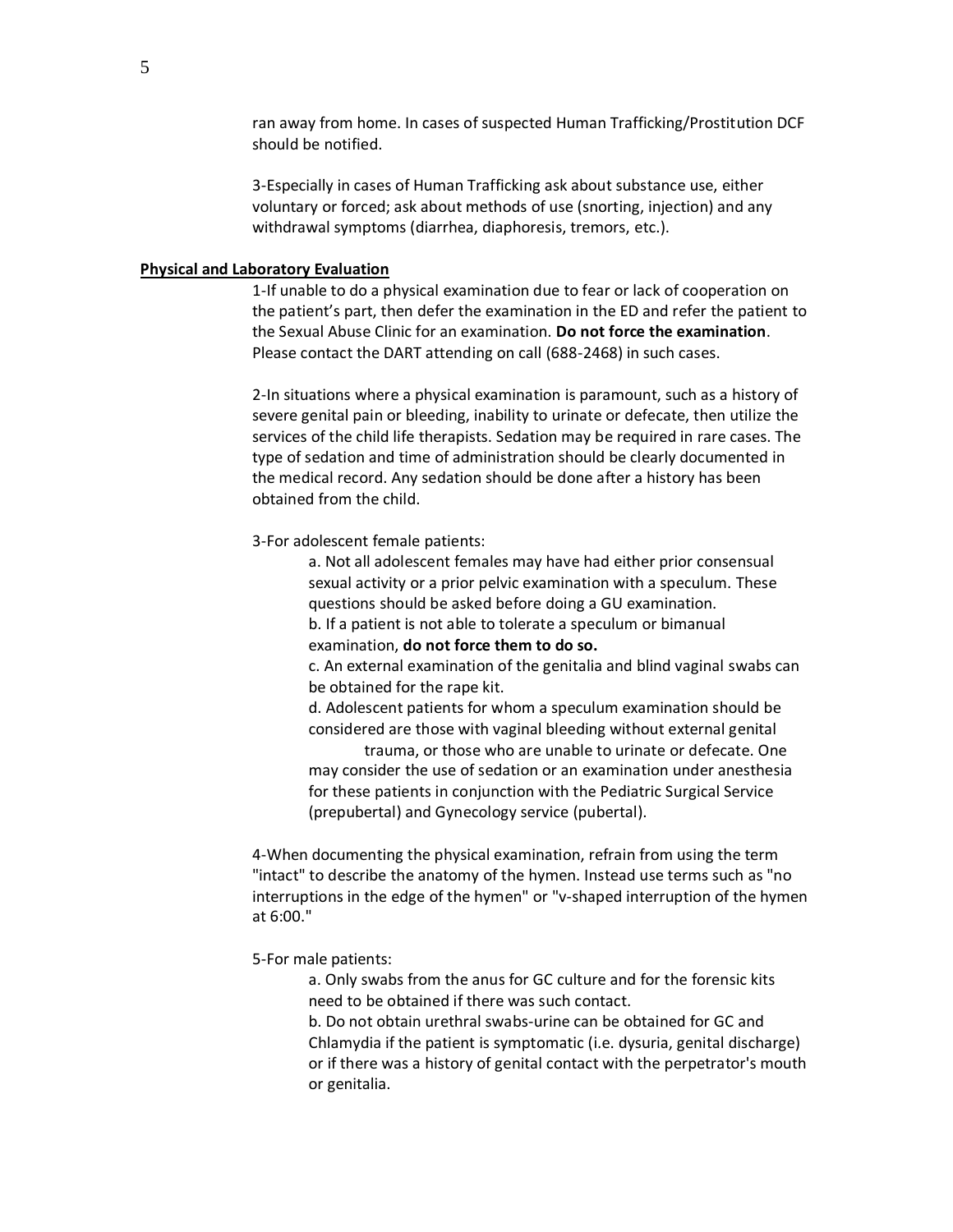- 6-Special considerations for Victims of Human Trafficking
	- a. Assess forsigns of physical abuse
	- b. Assess for signs of medical neglect, nutritional status
	- c. Check for tattoos and other 'markings'

7-**Forensic evidence collection** should be done in adolescents with a history of sexual abuse or assault that occurred within 72 hours of PED presentation. Forensic evidence collection should be considered in prepubertal children if the last contact was within 24 hours of PED presentation. The clothing worn at the time of last contact should be collected regardless of the time of PED presentation, as this will most likely be the source of forensic evidence in this group of patients. If the child has bathed and changed clothes, or if an examination with the Blue Maxx does not reveal substances that fluoresce, the yield of evidence that may identify a perpetrator is substantially decreased-this should be documented in the medical record. Any area of fluorescence should be swabbed, labeled appropriately and placed in the Rape Kit.

## **The Blue Maxx can be found in the locked closet in the administrative office suite (1-2-3 code).**

**A focused rape kit can be collected**. This is the collection of evidence from parts of the victim's body in which there was contact with the perpetrator's body, based on the history from the patient and physical examination findings (evidence of genital trauma due to contact with the perpetrator's body).

If there is a history of drug or alcohol facilitated sexual assault, in which the victim gives a history of "blacking out" or cannot remember all the details of the contact, then the entire rapc kit should be completed. In addition, the patient can be offered the collection of the Forensic Toxicology kit to look for illicit substances not captured on the hospital toxicology laboratory screening (see page 13).

8-**STI collection** (which should be collected after swabs for forensic evidence have been obtained) should be done in the following patients:

- a. Adolescents with Tanner Stage 3 or greater
- b. Pre-adolescents with a history of vaginal or penile discharge or evidence of such on physical examination
- c. Pre-adolescents with evidence of genital trauma

d. **Urine for GC and Chlamydia by NAAT can be obtained instead of performing swab testing**.

e. Serum for HIV EIA, VDRL, and Hepatitis panel should be considered in these patients as well.

9-**STI prophylaxis** should be offered to all adolescents (Tanner Stage 3 or greater) at the time of evaluation:

a. **Ceftriaxone 250 mg IM and Azithromycin 1 gm PO**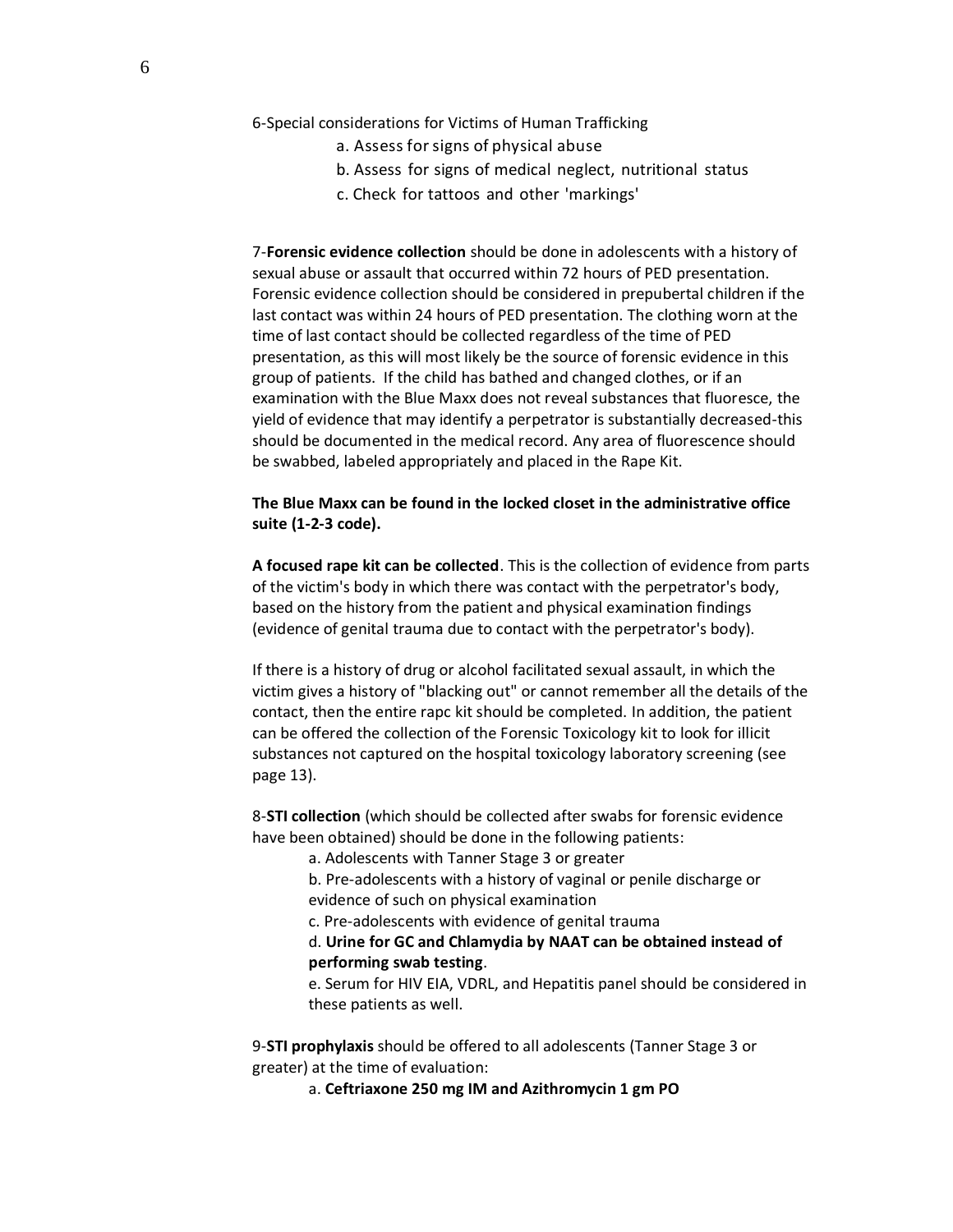## **b. Doxycycline 100 mg PO BID x 7 days should be given to adolescents who are thought to also have Pelvic Inflammatory Disease (PID).**

c. Consider inpatient treatment of PID for any adolescent with a history of sexual assault and evidence of PID on physical examination (cervical motion tenderness and bilateral adnexal tenderness, with/without fever and lower abdominal tenderness)

d. STI prophylaxis is not needed in prepubertal children, unless there are symptoms or signs of an STI on physical examination (genital discharge, perineal lesions suggestive of herpes simplex or human papillomavirus infection).

If you are considering treating a prepubertal patient for a suspected STI after STI testing has been obtained, please consult with the DART service FIRST (203-688-2468). It is rare that prepubertal children have STI's such as N. gonorrheae or C. trachomatis after sexual abuse/assault, and any positive NAAT needs to be confirmed with a second test in this population.

## **10-Pregnancy screening and prophylaxis**

a**. Ulipristal (Ella) 30 mg tablet can be given as a single dose in the PED after urine pregnancy test is confirmed as negative. This can be given up to 120 hours after the assault.**

b. Zofran may be needed as pregnancy prophylaxis can cause nausea and vomiting. It may be necessary to provide another dose of Ulipristal (Ella) for use at home in case the patient vomits the second dose at home. Please give a prescription for Zofran 4 mg tablets along with the pregnancy prophylaxis.

c. Patients should be told that they will get their menses within 3 weeks of taking pregnancy prophylaxis and that menses will be heavier than usual. All patients should have a repeat pregnancy test if they do not get their menses within 3 weeks.

d. Patients are also at an increased risk of pregnancy if they have future consensual sexual intercourse and do not use contraception. Patients should be told to use contraception in the future to prevent pregnancy, preferably a long term form as an IUD or Implanon. They be referred to the Family Planning Clinic (737-4665) or the Women's Center (688-4101).

|                            | -----                |                        |                                                  |                                |
|----------------------------|----------------------|------------------------|--------------------------------------------------|--------------------------------|
| What                       | <b>Dose</b>          | How long<br>postcoital | <b>Decreasing</b><br>effectiveness<br>with time? | <b>BMI</b> issues              |
| No treatment               | -                    |                        |                                                  |                                |
| Levonorgestrel<br>(Plan B) | 1.5 mg one time dose | 72 hours               | Yes                                              | Not very effective for BMI >25 |

## **Considerations for Emergency Contraception with respect to patient BMI**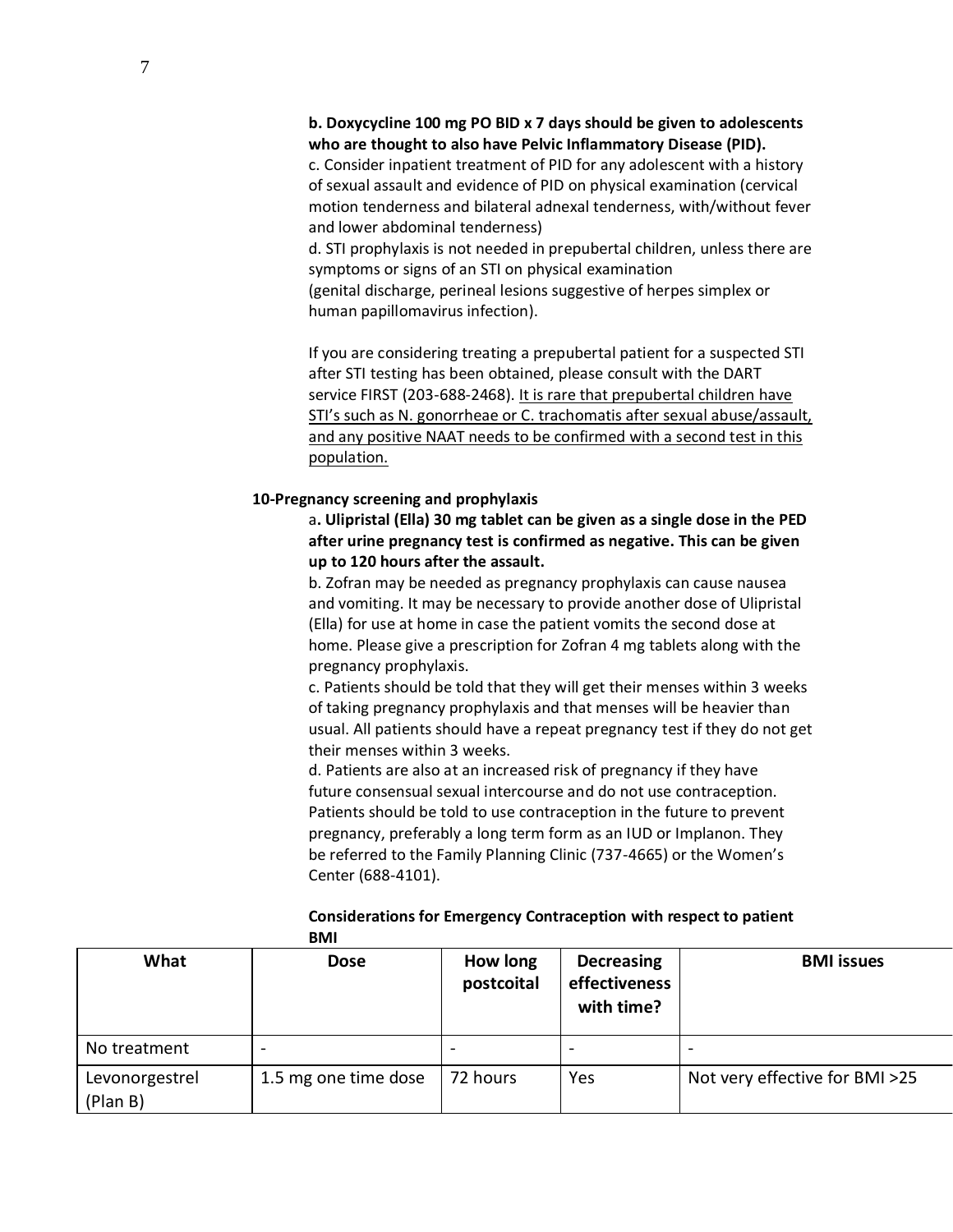| Ulipristal acetate<br>(ella) | 30 mg one time dose  | 120 hours | NO. | Not very effective for BMI >30 |
|------------------------------|----------------------|-----------|-----|--------------------------------|
| Copper T 380A IUD            | One device, inserted | 120 hours | NO  | <b>None</b>                    |
| (ParaGard)                   |                      |           |     |                                |

## **11-Immunizations**

a. Hepatitis B prophylaxis (HBIG and HB vaccine) should be considered in those who are not immunized and sexual assault with contact with a high-risk perpetrator (known Hepatitis infection, IV drug use, HIV disease).

b. If patient has been vaccinated and the perpetrator is not highrisk, then titers for Hepatitis B and C can be drawn to confirm immune status. In those not immune, then HBIG and HB vaccine should be given. This can be done within a week of the last contact in those who have been sexually assaulted.

c. Tetanus toxoid should be given for those patients who have not had a tetanus booster within the past 5 years and who have abrasions or lacerations.

## 12-**HIV screening and prophylaxis**

a. **Screening**: The risk of HIV infection in children and adolescents after sexual abuse or sexual assault is quite low (1:2000 or less). When possible, HIV screening in the PED should be considered in the following cases

> 1-Genital-genital contact with/without contact with semen or blood, or genital/genital contact with an unknown perpetrator 2-Mucosal or skin trauma to the genitalia (abrasions or lacerations)

3-Contact with a high risk perpetrator (known HIV disease, intravenous drug use, history of hepatitis)

4-High patient or parental anxiety about contracting HIV

#### b**. Appropriate screening for HIV should include HIV EIA**

c. If consultation is needed regarding HIV screening or questions about prophylaxis, one can page the Pediatric ID fellow at 1-860-588-0841. d. **Prophylaxis can be offered to patients in whom HIV screening is done**. It should be given within 48 hours of assault. If the patient and family decline HIV prophylaxis, this should be documented in the medical record. If prophylaxis is provided, the following should be used:

# a. **Esentress (raltegravir) 400 mg PO BID for 28 days**

# b. **Truvada tablets (200 mg emtricitabine and 300 mg tenofovir): 1 tablet once a day for 28 days**

5) If prophylaxis is prescribed, baseline LFT's and CBC should be considered.

6) If prophylaxis is prescribed solely for patient or parental anxiety about contracting HIV, the patient and family should be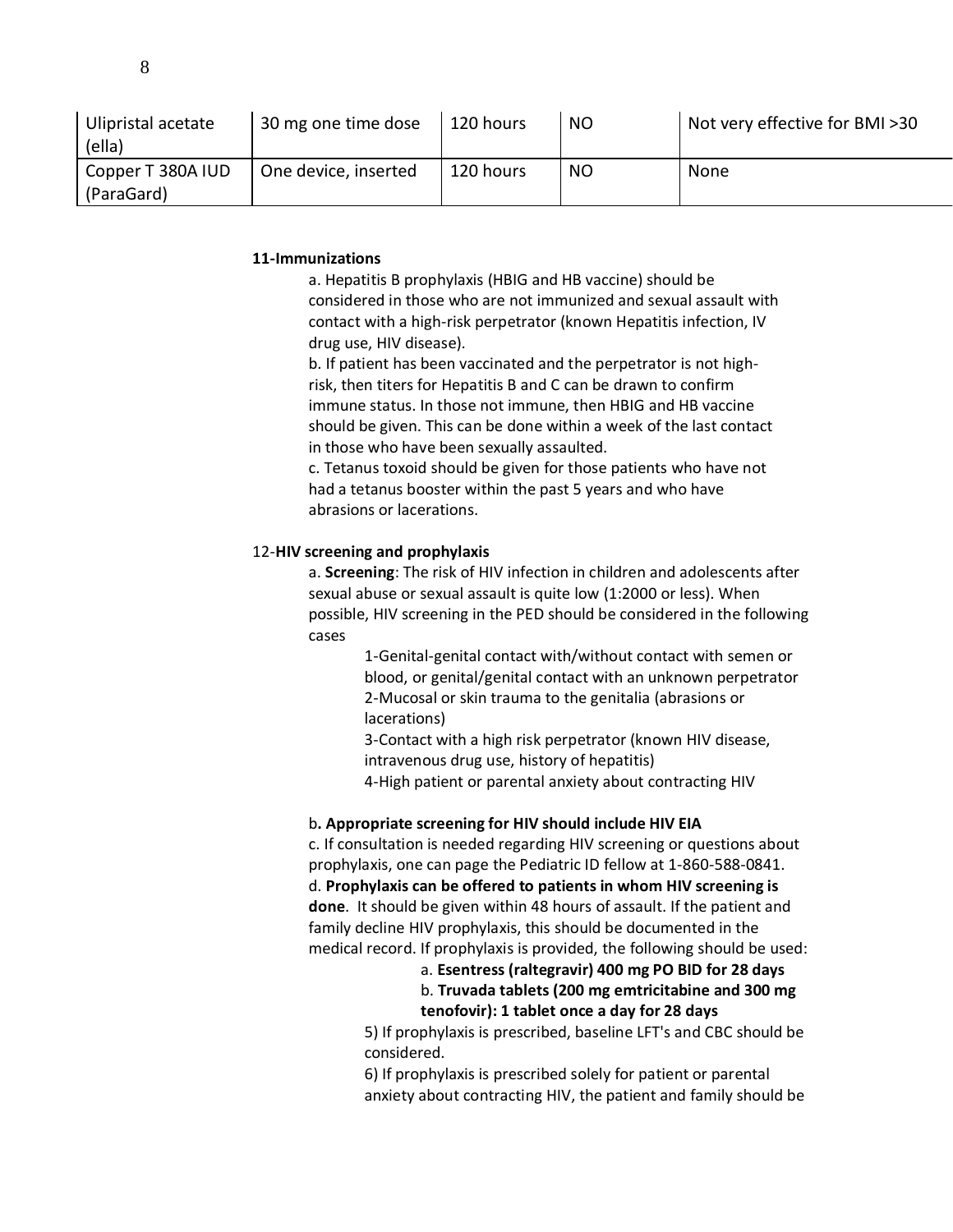clearly counseled as the risk of significant side effects is probably greater than the likelihood of contracting HIV from the sexual abuse or assault.

7)**Side effects from prophylaxis include**:

a)Headache, dyspepsia, nausea, vomiting, diarrhea, abdominal pain, anorexia, malaise, dizziness, constipations, myalgia, insomnia, paresthesias, kidney stones, lactic acidosis, hepatotoxicity b)3TC:Nausea, diarrhea, skin rash, pancreatitis, peripheral neuropathy, hepatitis, anemia, thrombocytopenia

c)Nelfinavir: Nausea, vomiting, diarrhea, headache, abdominal pain, skin rashes

8)**For patients who cannot swallow pills and require liquid medications**:

> a) Truvada comes in liquid preparation, but it is difficult to find; the pills can be crushed and put in food, liquid b) **THE LIQUID PREPARATIONS OF THESE HIV PROPHYLAXIS MEDICATIONS ARE USUALLY ONLY AVAILABLE AT THE MEDICAL CENTER PHARMACY ON PARK STREET (**53 PARK ST 203-777-7809) c)**If you are prescribing HIV prophylaxis for a prepubertal patient, please consult with the ID fellow on call.**

**For those patients who cannot afford to pay for HIV PEP, contact Social Work to get a compassionate prescription request from pharmacy. They can get up to 3 days of HIV PEP from the Park Street Walgreens.**

# **Psychosocial evaluation**

1-Patients who have been sexually assaulted are at high risk for psychiatric disturbance in the 6- month period following the assault. The social worker will assess the patient for new and current psychiatric conditions, and make appropriate ED consultations for acute psychiatric evaluation and for outpatient care if no such acute evaluation is necessary.

2-In most cases of Human Trafficking, an acute psychiatric evaluation should be done in the ED, either by Child Psychiatry (patient younger than 16 years old) or by the CIU (patient older than 16 years old).

3-Please contact the social worker prior to discharging the patient from the ED to insure that all appropriate evaluations have taken place and a safe disposition for the patient has been determined, especially in cases of Human Trafficking.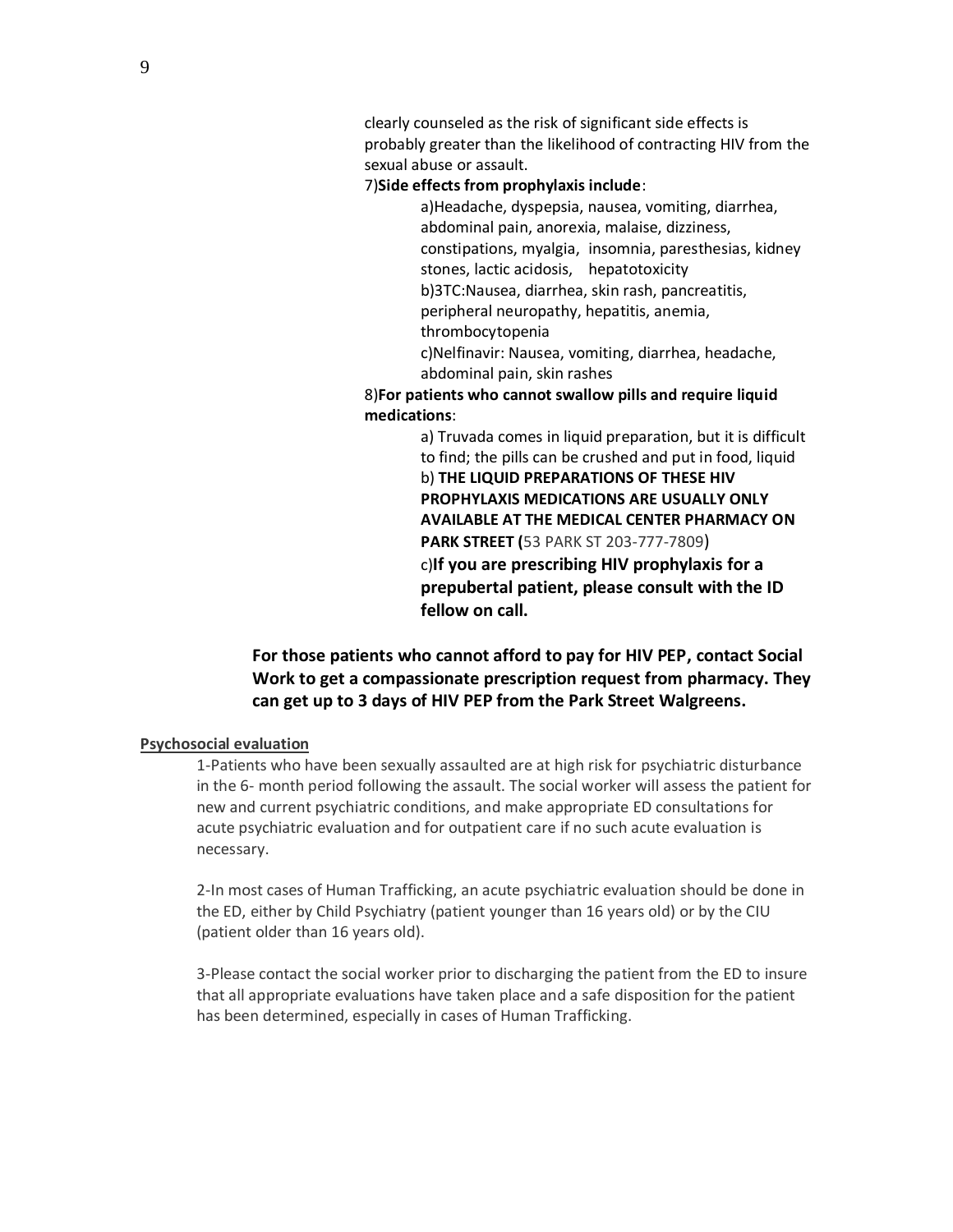#### **Follow-up**

## 1-**Medical evaluation in the Child Sexual Abuse Clinic:**

A. A forensic interview and medical evaluation in the Child Sexual Abuse Clinic can be helpful in the following situations:

i. Preverbal child

ii. Last contact with alleged perpetrator more than 72 hours prior to Emergency Department presentation

iii. Inability to perform genital examination due to child's anxiety iv. When it is not clear that sexual abuse has occurred (confusing statements by child; parental concern that sexual abuse occurred but without history of statements by child suggesting such; child who has history of sexualized behaviors but no statements suggestive of sexual abuse)

v.Re-examination of injuries

vi. Concern about possible abnormalities detected on genital examination. These patients should be seen as soon as possible tin the Sexual Abuse Clinic.

vii. When the primary care provider cannot be contacted to insure follow-up of medical testing and psychosocial referrals or if the patient goes to the Pediatric Primary Care Center (PCC).

viii. When DCF has been notified, as in a case of suspected Child Sexual Abuse or Human Trafficking.

B. **Please note that the Child Sexual Abuse Clinic does not provide ongoing psychological counseling or family therapy, but is a resource for such services and can provide referrals**.

C. **Please notify the Sexual Abuse Clinic Intake Social Worker at 688-2392 for all referrals to the Child Sexual Abuse Clinic. The ED social worker should make this phone call for referral**

#### **2-Follow-up with the primary care provider:**

A. The primary care provider can be helpful to coordinate referrals and to offer support to the family. If the examination was completed in the PED and if the primary care provider is willing to re-examine the child and provide follow-up of STI testing and Hepatitis immunization, then referral to the Child Sexual Abuse Clinic may not be necessary, provided that Mental Health referrals have been provided by the ED social worker.

**3-Rape crisis center volunteers can be very helpful to the patient and family in terms of any mental health or legal assistance or in cases where the adolescent is homeless. Please give families the brochure for the Women and Families Center on discharge (in Room 12 closet)**.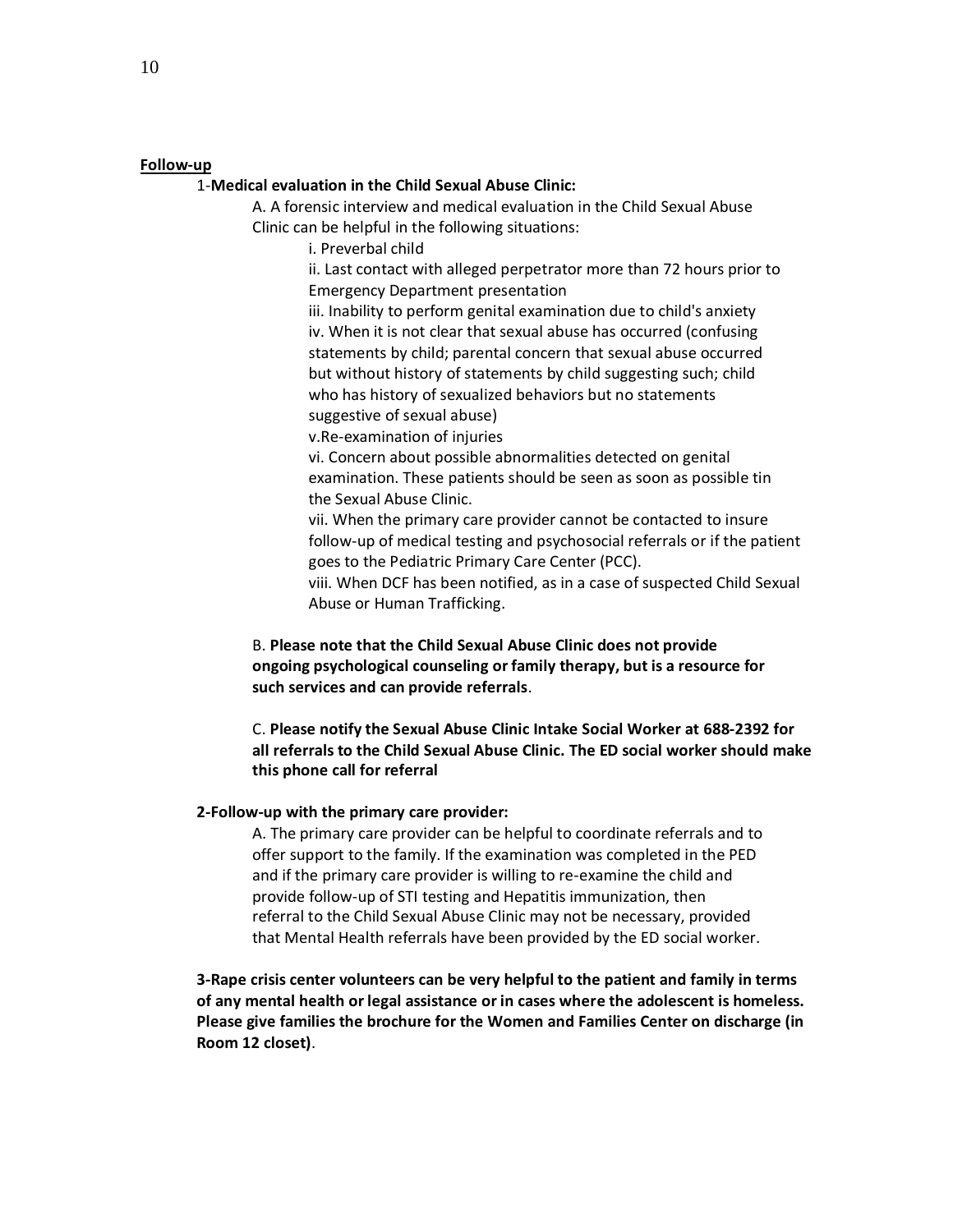## **Tips on Completing the Rape (Forensic) Kit**

1-First complete the information on the outside of the kit (patient name, unit number, name of examiner and assisting nurse/tech). Inform the patient what the examination entails, obtain his/her verbal consent and allow them to have a support person (preferably of the same gender) in the room during the examination. Tell the patient that after the examination, blood will be drawn. To identify each label you can print labels from EPIC and then sign your name with the time on each envelope. If evidence was not collected for that particular envelope please print why the evidence was not collected (e.g. patient did not scratch alleged perpetrator).

2- Using the "State of Connecticut Sexual Assault Medical Report" form, fill in the history of assault and significant past medical history. Complete duplicate form and put yellow copy in the envelope on the back of the kit and **seal the envelope with a moistened 4x4-DO NOT LICK THE ENVELOPE.**

3- Now proceed to the physical examination, forensic evidence and STI collection:

**Step 1**: Have the patient undress over two large pieces of paper that are in the Rape Kit; if not available, use 2 bed sheets. Wrap the outer clothing in the top sheet and use the second sheet to wrap the wrapped clothing. Place in paper bag; staple the bag and complete the outer label.

**Note**: If there are stains on the clothing, use a piece of paper to cover the stain, then fold the clothing.

**Note:** Place underwear in a separate small white bag, placing paper over stains, label and seal the white bag, and then place in the brown paper bag with the rest of the clothes.

**Step 2**: Examine the skin for any body fluids, which contain flavenoids that will appear bright yellow or orange with the Blue Maxx light (which is carried by the SANE's and is also locked in Kirsten Bechtel's locker #24). Any substance that fluoresces should be swabbed with a saline-moistened cotton swab from **Envelope 7.** Dry the swabs as best as possible and place back in the paper packets, labeling the outside with the location of the area that was swabbed. You may need more than one cotton swab packet. All packets should be placed in **Envelope 7.**

## **Note: To seal the envelopes in the Rape Kit, use moistened gauze. DO NOT LICK THE ADHESIVE ON THE ENVELOPE.**

**Step 3: Complete Envelope 4 ONLY if the patient scratched the alleged perpetrator and has sufficiently long natural fingernails.**

**Step 4:** Complete Envelope 5 by GENTLY plucking 20 head hairs close to the scalp. Look carefully for any trauma to the head.

**Step 5: Complete Envelopes 6 ONLY if there was oral-genital contact or if there are bite marks on the patient, or if the patient bit the alleged perpetrator.**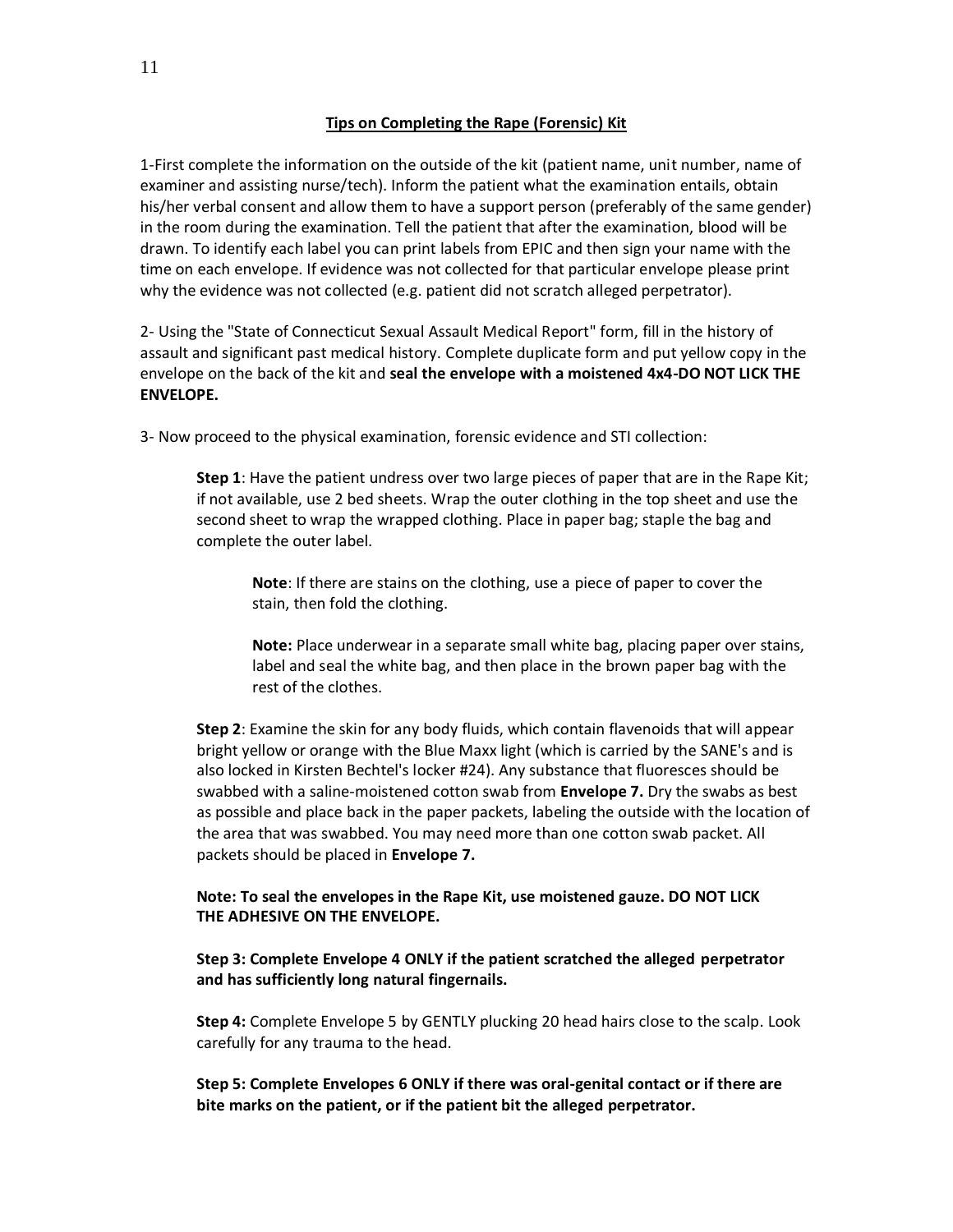**Step 6:** Examine the chest, abdomen and extremities, noting any injuries

**Step 7**: Proceed to the GU examination. Note Tanner stage and the presence of any external injuries or lesions.

a. Inspect the perineum with the Blue Maxx; any substance that fluoresces can be swabbed with a saline-moistened cotton swab, placed in its packet and then placed in an envelope or in **Envelope 7** if not previously used. Any areas that are swabbed due to fluorescence with the Blue Maxx should be documented on the person figure on the outside of Envelope 7. If multiple swabs are placed in Envelope 7 please document on the outside of the paper swab packet the location from which it was obtained.

b. Complete **Envelopes 8 and 9,** but clip for pubic hair-do not pull.

c. Complete **Envelope 10** as directed, using a moistened cotton swab to swab the perineum.

d. **Envelope 11** should only be completed for girls Tanner stage 3 or greater. A speculum is not needed to obtain these samples, especially in adolescents who have not had a prior speculum examination. Blind vaginal swabs are adequate for both the Rape Kit.

e. Complete **Envelope 12** if there was a history of anal-genital contact. STI swabs can be taken from the anus after the swabs from the Rape Kit have been collected.

f. Any foreign bodies (tampons, condoms) found on GU examination can be placed in **Envelope 2**.

**Step 8**: Allow the patient to dress and inform them of the blood draw. Red and purple top tubes from **Envelope 3**, as well as 2 red tops for HIV EIA, VDRL and Hepatitis panel, need to be obtained by venipuncture. Remember that the STI testing goes to the hospital laboratory and not in the Rape Kit.

**Step 9**: **Complete pages 2-5 of the Sexual Assault Report** and place the yellow copy of page 1 in the envelope on the back of the kit. The white copies of pages 1-5 can be scanned by the BA into Lynx. Seal the kit. If detectives are not available to pick up the kit, contact the security personnel in the triage area of the Adult ED so the kit can be stored in the locked refrigerator in the AED triage security office. Any person who handles the kit needs to write their name on the chain of possession section of the outside of the kit.